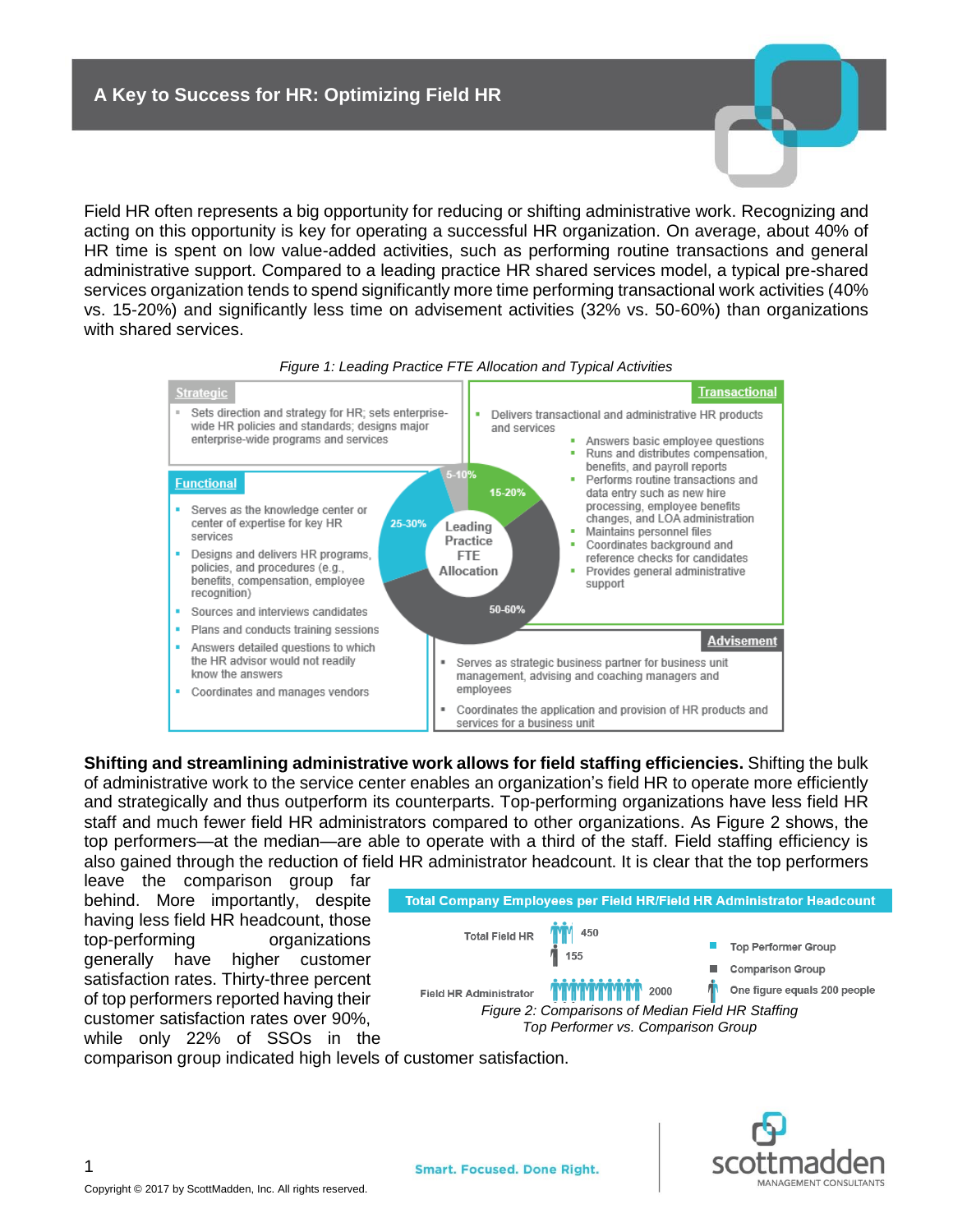## **Leveraging Tier 2 specialists enables less field HR**

**staff.** The amount of time spent on administrative HR activities can be greatly reduced with centralization of work into service centers, process improvement, and automation. Setting up a service center with tiers enables HR to shift both common and specialized administrative work from the field. Our data show that organizations with robust use of Tier 2 specialists are able to operate with fewer field HR staff. What's more, synergies achieved through pulling administrative work out of the field enable resources to focus more on advising and coaching managers and employees and other strategic initiatives, such as training and organizational development. With a more advanced tiered service center, field HR business partners are able to focus on strategic issues that add value for the business.

**Portals and self-service can also enable the shift of administrative work.** Service centers employing robust employee portals with their SSOs are able to operate with lower field HR staffing levels. Likewise, organizations with higher self-service use also show more efficient field HR staffing.

An organization looking to optimize its field HR organization and improve field staffing efficiency should focus first on removing or shifting administrative work. Leveraging a tiered model and robust technology can facilitate this process and thus drive field HR to operate more efficiently and strategically. This shift allows field HR business partners to focus on strategic, value-added



*Figure 3: Comparisons of Total Company Employees per Field HR Headcount at the Median*

contributions to the business. It is important to note that shifting the work alone does not make field HR strategic. This change must be paired with evaluation and development of HR business partner competencies.

To learn more about optimizing your field HR organization, [contact us.](mailto:info@scottmadden.com)

## **ABOUT SCOTTMADDEN'S CORPORATE & SHARED SERVICES PRACTICE**

ScottMadden has been a pioneer in corporate and shared services since the practice began decades ago. Our corporate & shared services practice has completed more than 1,300 projects since the early 90s, including hundreds of large, multi-year implementations. Our clients span a variety of industries from entertainment to energy to high tech. Examples of our projects include business case development, shared services design, and shared services build support and implementation.



2